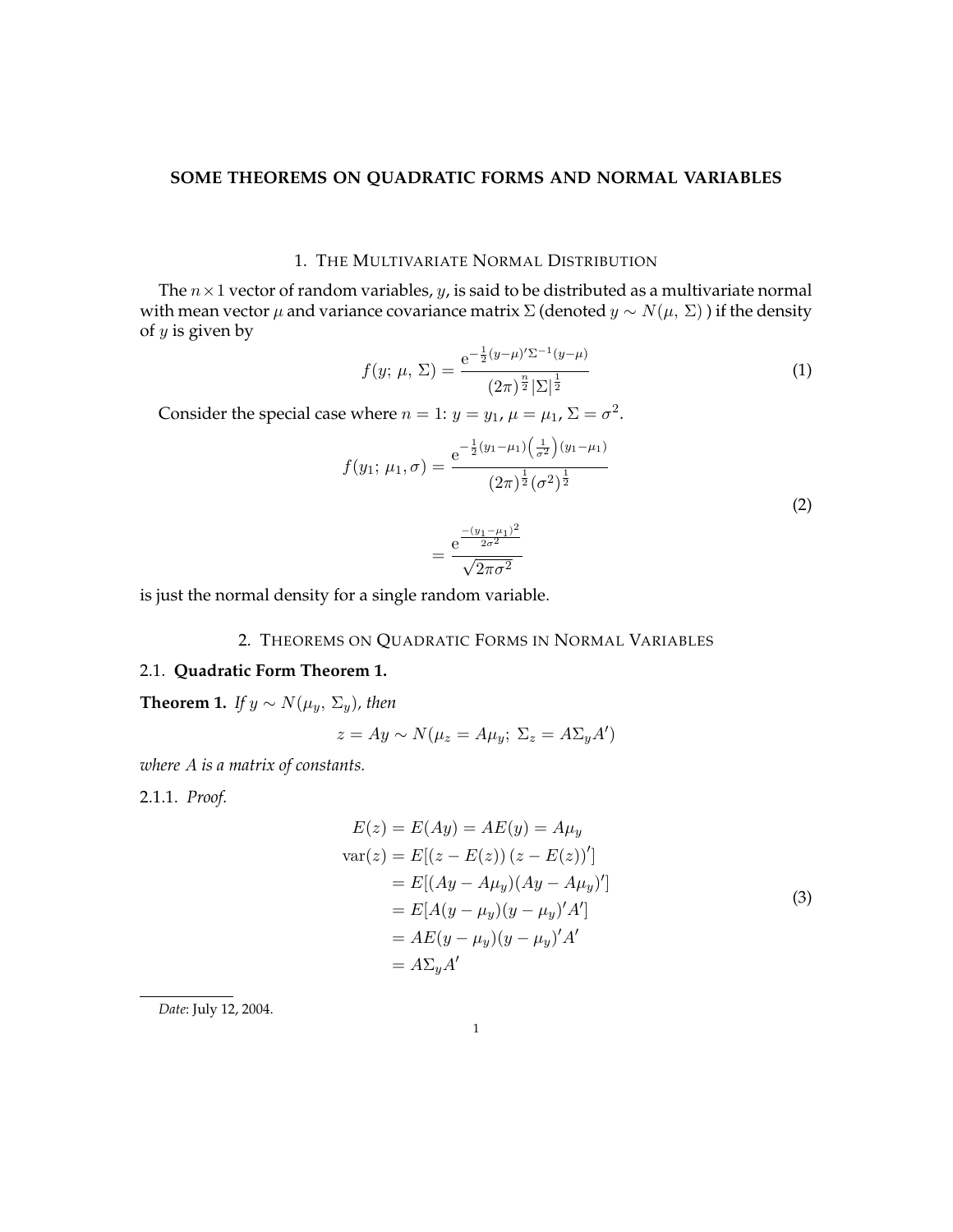2.1.2. *Example*. Let  $Y_1, \ldots, Y_n$  denote a random sample drawn from  $N(\mu, \sigma^2)$ . Then

$$
Y = \begin{pmatrix} Y_1 \\ \vdots \\ Y_n \end{pmatrix} \sim N \left[ \begin{pmatrix} \mu \\ \vdots \\ \mu \end{pmatrix}, \begin{pmatrix} \sigma^2 & \dots & 0 \\ \vdots & \sigma^2 & \vdots \\ 0 & & \sigma^2 \end{pmatrix} \right]
$$
(4)

Now Theorem [1](#page-0-0) implies that:

$$
\bar{Y} = \frac{1}{n}Y_1 + \dots + \frac{1}{n}Y_n
$$
\n
$$
= \left(\frac{1}{n}, \dots, \frac{1}{n}\right)Y = AY
$$
\n
$$
\sim N(\mu, \sigma^2/n) \quad \text{since}
$$
\n
$$
\left(\frac{1}{n}, \dots, \frac{1}{n}\right) \begin{pmatrix} \mu \\ \vdots \\ \mu \end{pmatrix} = \mu \quad \text{and}
$$
\n
$$
\left(\frac{1}{n}, \dots, \frac{1}{n}\right) \sigma^2 I \begin{pmatrix} \frac{1}{n} \\ \vdots \\ \frac{1}{n} \end{pmatrix} = \frac{n\sigma^2}{n^2} = \frac{\sigma^2}{n}
$$
\n(5)

# 2.2. **Quadratic Form Theorem 2.**

**Theorem 2.** Let the  $n \times 1$  vector  $y \sim N(0, I)$ . Then  $y'y \sim \chi^2(n)$ .

**Proof:** Consider that each  $y_i$  is an independent standard normal variable. Write out  $y'y$ in summation notation as

$$
y'y = \sum_{i=1}^{n} y_i^2 \tag{6}
$$

which is the sum of squares of  $n$  standard normal variables.

## 2.3. **Quadratic Form Theorem 3.**

<span id="page-1-0"></span>**Theorem 3.** If  $y \sim N(0, \sigma^2 I)$  and M is a symmetric idempotent matrix of rank m then

$$
\frac{y'My}{\sigma^2} \sim \chi^2(\text{tr } M) \tag{7}
$$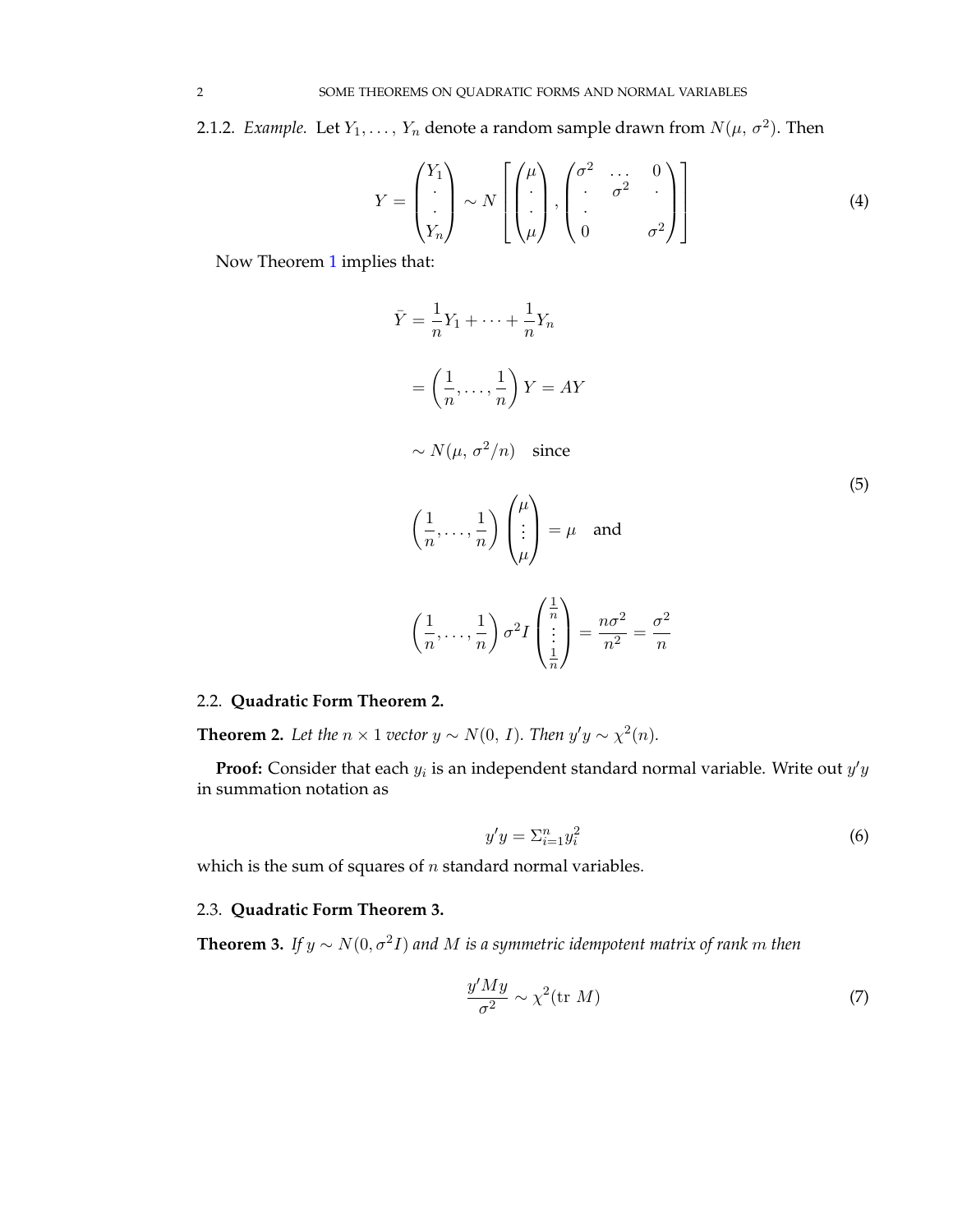**Proof:** Since *M* is symmetric it can be diagonalized with an orthogonal matrix *Q*. This means that

$$
Q'MQ = \Lambda = \begin{bmatrix} \lambda_1 & 0 & 0 & \dots & 0 \\ 0 & \lambda_2 & 0 & \dots & 0 \\ \vdots & \vdots & \vdots & & \vdots \\ 0 & 0 & 0 & \dots & \lambda_n \end{bmatrix}
$$
 (8)

Furthermore, since  $M$  is idempotent all these roots are either zero or one. Thus we can choose  $Q$  so that  $\Lambda$  will look like

$$
Q'MQ = \Lambda = \begin{bmatrix} I & 0 \\ 0 & 0 \end{bmatrix}
$$
 (9)

The dimension of the identity matrix will be equal to the rank of  $M$ , since the number of non-zero roots is the rank of the matrix. Since the sum of the roots is equal to the trace, the dimension is also equal to the trace of  $M$ . Now let  $v = Q'y$ . Compute the moments of

$$
v = Q'y
$$
  
\n
$$
E(v) = Q'E(y) = 0
$$
  
\n
$$
var(v) = Q'\sigma^2 IQ
$$
  
\n
$$
= \sigma^2 Q'Q = \sigma^2 I \text{ since } Q \text{ is orthogonal}
$$
  
\n
$$
\Rightarrow v \sim N(0, \sigma^2 I)
$$
\n(10)

Now consider the distribution of  $y'My$  using the transformation v. Since Q is orthogonal, its inverse is equal to its transpose. This means that  $y = (Q')^{-1}v = Qv$ . Now write the quadratic form as follows

$$
\frac{y'My}{\sigma^2} = \frac{v'Q'MQv}{\sigma^2}
$$

$$
= \frac{1}{\sigma^2}v'\begin{bmatrix} I & 0\\ 0 & 0 \end{bmatrix}v
$$

$$
= \frac{1}{\sigma^2}\sum_{i=1}^{\text{tr }M}v_i^2
$$

$$
= \sum_{i=1}^{\text{tr }M} \left(\frac{v_i}{\sigma}\right)^2
$$
 (11)

This is the sum of squares of  $({\rm tr}\, M)$  standard normal variables and so is a  $\chi^2$  variable with tr M degrees of freedom.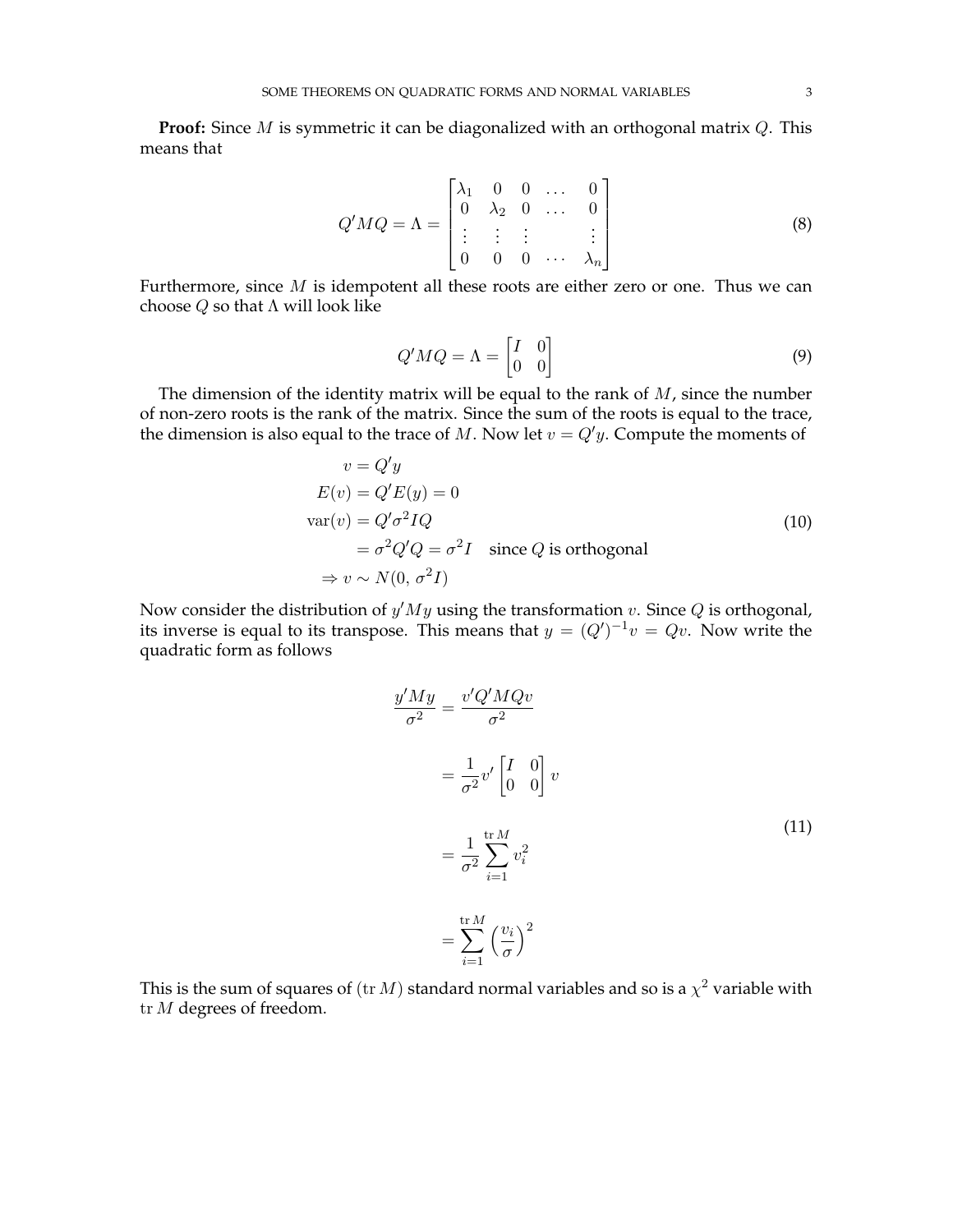**Corollary:** If the  $n \times 1$  vector  $y \sim N(0, I)$  and the  $n \times n$  matrix A is idempotent and of rank  $m$ . Then

$$
y'Ay \sim \chi^2(m)
$$

#### 2.4. **Quadratic Form Theorem 4.**

**Theorem 4.** If  $y \sim N(0, \sigma^2 I)$ , M is a symmetric idempotent matrix of order n, and L is a  $k \times n$ matrix, then  $Ly$  and  $y'My$  are independently distributed if  $LM = 0$ .

**Proof:** Define the matrix Q as before so that

$$
Q'MQ = \Lambda = \begin{bmatrix} I & 0 \\ 0 & 0 \end{bmatrix}
$$
 (12)

Let r denote the dimension of the identity matrix which is equal to the rank of  $M$ . Thus  $r = \text{tr } M.$ 

Let  $v = Q'y$  and partition v as follows

$$
v = \begin{bmatrix} v_1 \\ v_2 \\ \vdots \\ v_r \\ v_{r+1} \\ \vdots \\ v_n \end{bmatrix}
$$
 (13)

The number of elements of  $v_1$  is r, while  $v_2$  contains  $n - r$  elements. Clearly  $v_1$  and  $v_2$ are independent of each other since they are independent standard normals. What we will show now is that  $y'My$  depends only on  $v_1$  and  $\tilde{L}y$  depends only on  $v_2$ . Given that the  $v_i$ are independent,  $y'My$  and  $Ly$  will be independent. First use Theorem [3](#page-1-0) to note that

$$
y'My = v'Q'MQv
$$
  
=  $v' \begin{bmatrix} I & 0 \\ 0 & 0 \end{bmatrix} v$   
=  $v'_1 v_1$  (14)

Now consider the product of L and Q which we denote C. Partition C as  $(C_1, C_2)$ .  $C_1$ has k rows and r columns.  $C_2$  has k rows and  $n - r$  columns. Now consider the following product

$$
C(Q'MQ) = LQQ'MQ, \text{ since } C = LQ
$$
  
=  $LMQ = 0$ , since  $LM = 0$  by assumption (15)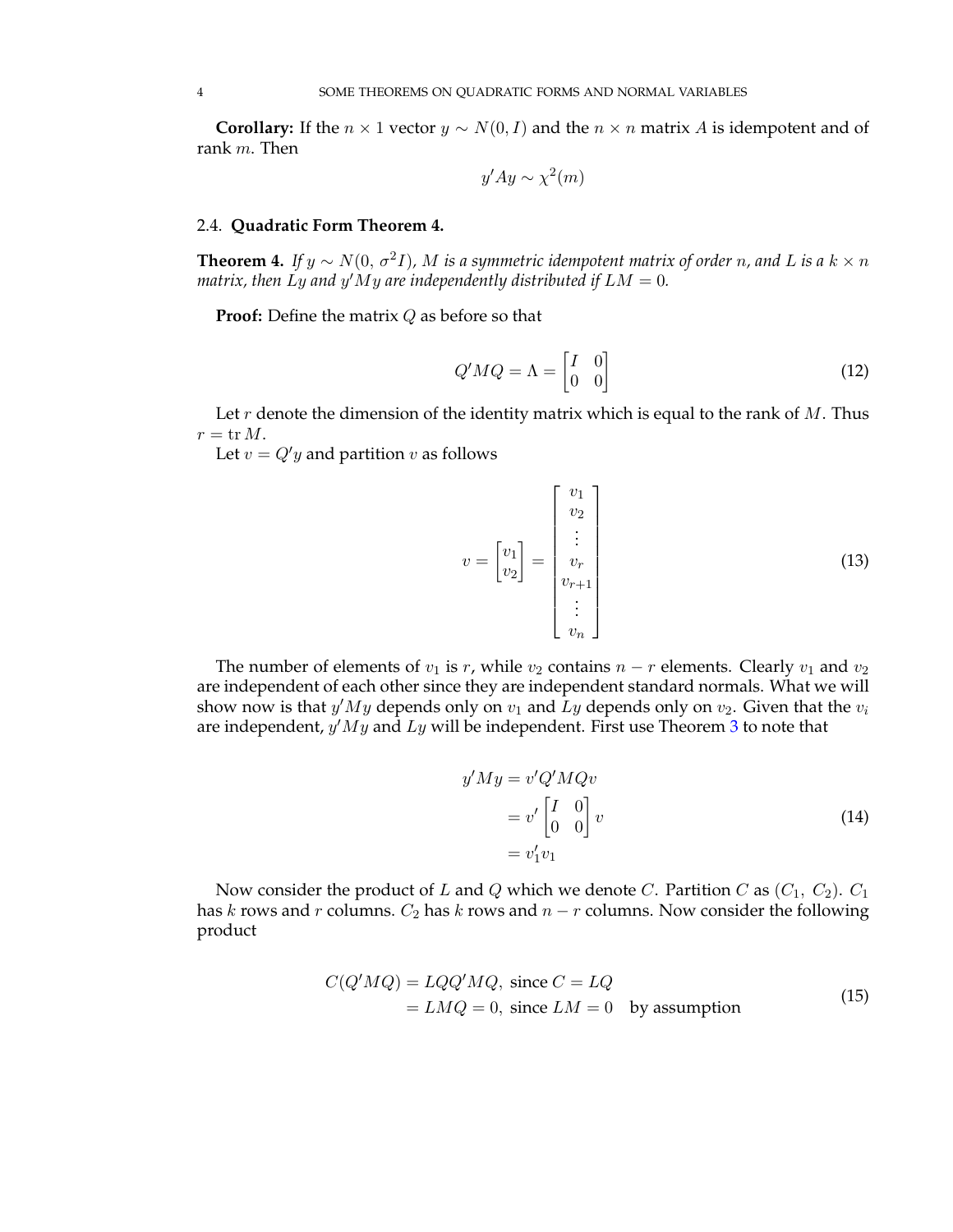Now consider the product of C and the matrix  $Q'MQ$ 

$$
C(Q'MQ) = (C_1, C_2) \begin{bmatrix} I & 0 \\ 0 & 0 \end{bmatrix}
$$

$$
= 0
$$
 (16)

This of course implies that  $C_1 = 0$ . This then implies that

$$
LQ = C = (0, C_2)
$$
 (17)

Now consider  $Ly$ . It can be written as

$$
Ly = LQQ'y, \text{ since } Q \text{ is orthogonal}
$$
  
= Cv, by definition of C and v  
= C<sub>2</sub>v<sub>2</sub>, since C<sub>1</sub> = 0 (18)

Now note that  $Ly$  depends only on  $v_2$ , and  $y'My$  depends only on  $v_1$ . But since  $v_1$  and  $v_2$  are independent, so are Ly and  $y'My$ .

#### 2.5. **Quadratic Form Theorem 5.**

<span id="page-4-0"></span>**Theorem 5.** Let the  $n \times 1$  *vector*  $y \sim N(0, I)$ , let A be an  $n \times n$  *idempotent matrix of rank* m, let B be an  $n \times n$  idempotent matrix of rank s, and suppose  $BA = 0$ . Then  $y'Ay$  and  $y'By$  are independently distributed  $\chi^2$  variables.

**Proof:** By Theorem [3](#page-1-0) both quadratic forms are distributed as chi-square variables. We need only to demonstrate their independence. Define the matrix Q as before so that

$$
Q'AQ = \Lambda = \begin{bmatrix} I_r & 0 \\ 0 & 0 \end{bmatrix} \tag{19}
$$

Let  $v = Q'y$  and partition v as

$$
v = \begin{bmatrix} v_1 \\ v_2 \\ v_3 \end{bmatrix} = \begin{bmatrix} v_1 \\ v_2 \\ v_r \\ v_{r+1} \\ \vdots \\ v_n \end{bmatrix}
$$
 (20)

Now form the quadratic form  $y'Ay$  and note that

$$
y'Ay = v'Q'AQv
$$
  
=  $v' \begin{bmatrix} I_r & 0 \\ 0 & 0 \end{bmatrix} v$   
=  $v'_1v_1$  (21)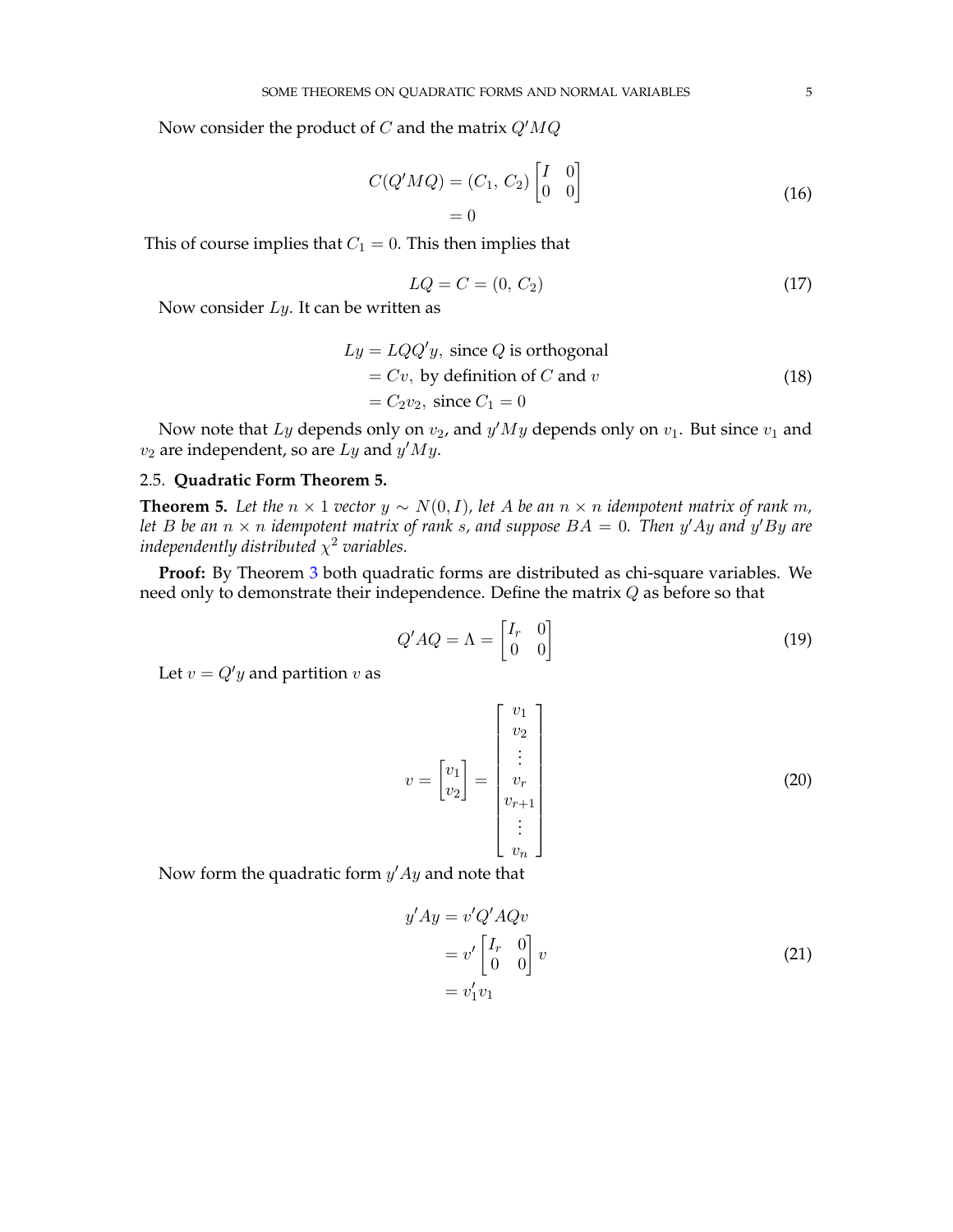Now define  $G = Q'BQ$ . Since B is only considered as part of a quadratic form we may consider that it is symmetric, and thus note that  $G$  is also symmetric. Now form the product  $G\Lambda = Q'BQQ'AQ$ . Since Q is orthogonal its transpose is equal to its inverse and we can write  $G\Lambda = Q'BAQ = 0$ , since  $BA = 0$  by assumption. Now write out this identity in partitioned form as

$$
G(Q'AQ) = \begin{pmatrix} G_1 & G_2 \\ G'_2 & G_3 \end{pmatrix} \begin{bmatrix} I_r & 0 \\ 0 & 0 \end{bmatrix}
$$

$$
= \begin{pmatrix} G_1 & 0 \\ G'_2 & 0 \end{pmatrix} = \begin{bmatrix} 0_r & 0 \\ 0 & 0 \end{bmatrix}
$$

$$
\times (r - r) \text{ and } G_2 \text{ is } (r - r) \times (r - r)
$$
 (22)

where  $G_1$  is  $r \times r$ ,  $G_2$  is  $r \times (n-r)$  and  $G_3$  is  $(n-r) \times (n-r)$ . This means then that  $G_1 = 0_r$  and  $G_2 = G_2' = 0$ . This means that  $G$  is given by

$$
G = \begin{pmatrix} 0 & 0 \\ 0 & G_3 \end{pmatrix} \tag{23}
$$

Given this information write the quadratic form in  $B$  as

$$
y'By = y'Q'QBQQ'y
$$
  
= v'Gv  
= (v'<sub>1</sub>, v'<sub>2</sub>)  $\begin{bmatrix} 0 & 0 \\ 0 & G_3 \end{bmatrix}$   $\begin{pmatrix} v_1 \\ v_2 \end{pmatrix}$   
= v'<sub>2</sub>G<sub>3</sub>v<sub>2</sub> (24)

It is now obvious that  $y'Ay$  can be written in terms of the first r terms of v, while  $y'By$ can be written in terms of the last  $n-r$  terms of v. Since the  $v'$  s are independent the result follows.

#### 2.6. **Quadratic Form Theorem 6 (Craig's Theorem).**

**Theorem 6.** If  $y \sim N(\mu, \Omega)$  where  $\Omega$  is positive definite, then  $q_1 = y'Ay$  and  $q_2 = y'By$  are *independently distributed if*  $A\Omega B = 0$ *.* 

### **Proof of sufficiency:**

This is just a generalization of Theorem [5.](#page-4-0) Since  $\Omega$  is a covariance matrix of full rank it is positive definite and can be factored as  $\Omega = TT'$ . Therefore the condition  $A\Omega B = 0$ can be written  $ATT'B = 0$ . Now pre-multiply this expression by T' and post-multiply by T to obtain that  $T'ATT'BT = 0$ . Now define  $C = T^TAT$  and  $K = T'BT$  and note that if  $A\Omega B = 0$ , then

$$
CK = (T'AT)(T'BT) = T'\Omega BT = T'0T = 0
$$
\n
$$
(25)
$$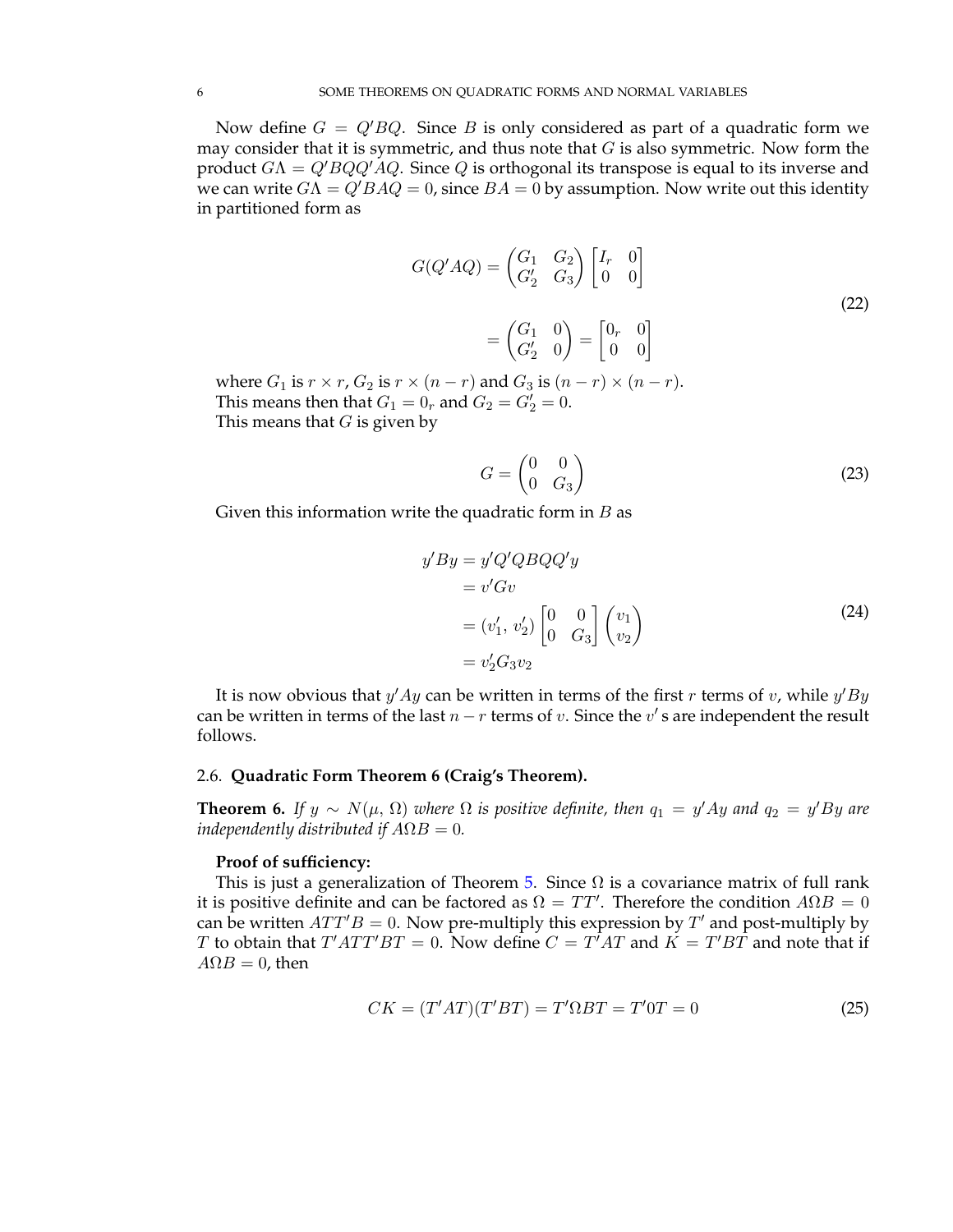Consequently, due to the symmetry of  $C$  and  $K$ , we also have

$$
0 = 0' = (CK)' = K'C' = KC \tag{26}
$$

Thus  $CK = 0$  and  $KC = 0$  and  $KC = CK$ . A simultaneous diagonalization theorem in matrix algebra [\[9,](#page-10-0) Theorem 4.15, p. 155] says that if  $CK = KC$  then there exists an orthogonal matrix Q such that

$$
Q'CQ = \begin{bmatrix} D_1 & 0 \\ 0 & 0 \end{bmatrix}
$$
  

$$
Q'KQ = \begin{bmatrix} 0 & 0 \\ 0 & D_2 \end{bmatrix}
$$
 (27)

where  $D_1$  is an  $n_1 \times n_1$  diagonal matrix and  $D_2$  is an  $(n-n_1) \times (n-n_1)$  diagonal matrix. Now define  $v = Q'T^{-1}y$ . It is then distributed as a normal variable with expected value and variance given by

$$
E(v) = Q'T^{-1}\mu
$$
  
\n
$$
var(v) = Q'T^{-1}\Omega T^{-1}Q
$$
  
\n
$$
= Q'T^{-1}TT'T'T^{-1}Q
$$
  
\n
$$
= I
$$
\n(28)

Thus the vector  $v$  is a vector of independent standard normal variables.

Now consider  $q_1 = y'Ay$  in terms of v. First note that  $y = TQv$  and that  $y' = v'Q'T'$ . Now write out  $y'Ay$  as follows

$$
q_1 = y'Ay = v'Q'T'ATQv
$$
  
\n
$$
= v'Q'T'(T'^{-1}CT^{-1})TQv
$$
  
\n
$$
= v'Q'CQv
$$
  
\n
$$
= v'_1D_1v_1
$$
\n(29)

Similarly we can define  $y'By$  in terms of v as

$$
q_2 = y'By = v'Q'T'BTQv
$$
  
=  $v'Q'T'(T'^{-1}KT^{-1})TQv$   
=  $v'Q'KQv$   
=  $v_2'D_2v_2$  (30)

Thus  $q_1 = y'Ay$  is defined in terms of the first  $n_1$  elements of v, and  $q_2 = y'By$  is defined in terms of the last  $n - n_1$  elements of v and so they are independent.

The proof of necessity is difficult and has a long history [\[2\]](#page-10-1), [\[3\]](#page-10-2).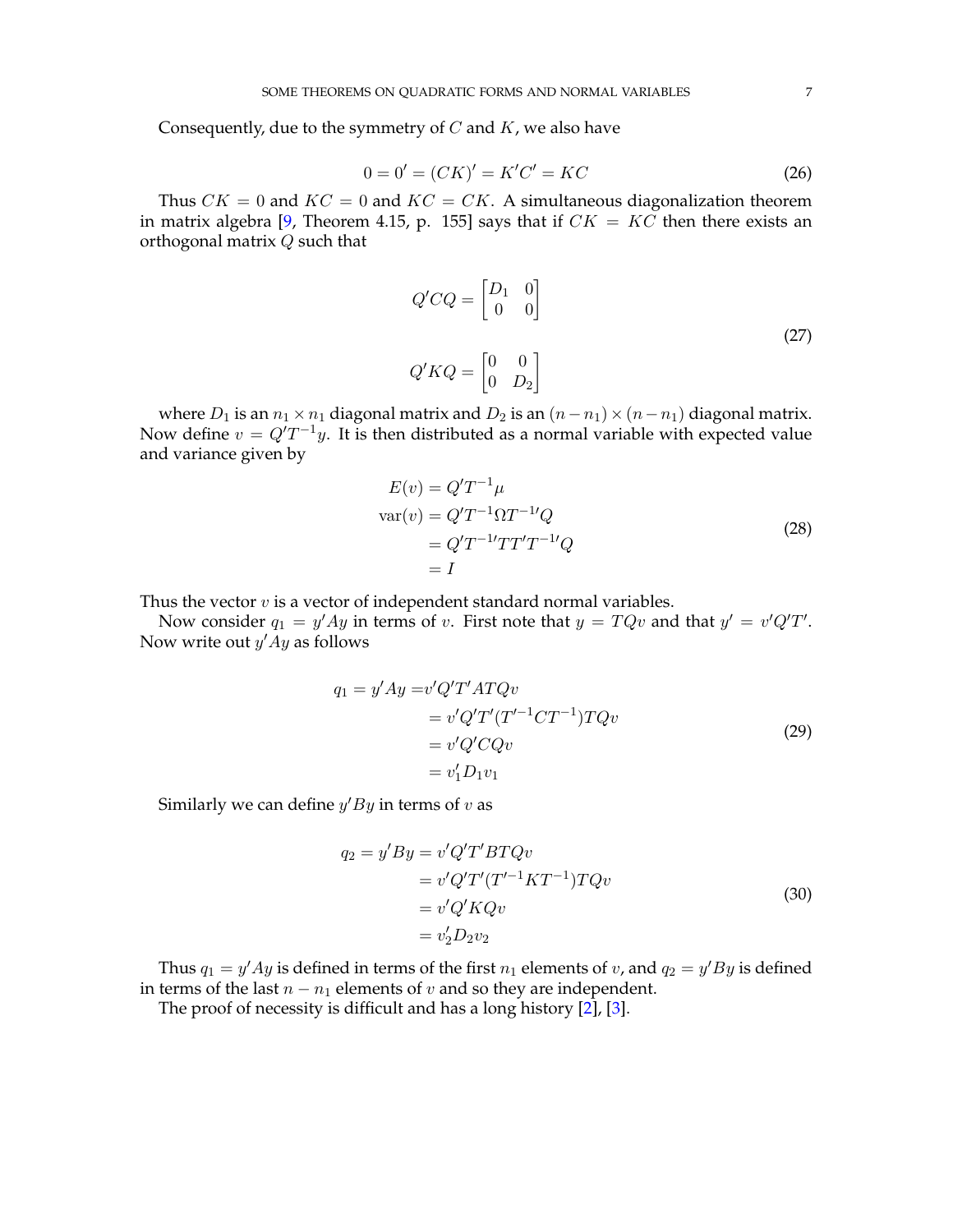# 2.7. **Quadratic Form Theorem 7.**

**Theorem 7.** *If y is a*  $n \times 1$  *random variable and*  $y \sim N(\mu, \Sigma)$  *then* 

$$
(y - \mu)'\Sigma^{-1}(y - \mu) \sim \chi^2(n)
$$

**Proof:** Let  $w = (y - \mu)' \Sigma^{-1} (y - \mu)$ . If we can show that  $w = z'z$  where z is distributed as  $N(0, I)$  then the proof is complete. Start by diagonalizing  $\Sigma$  with an orthogonal matrix Q. Since  $\Sigma$  is positive definite all the elements of the diagonal matrix  $\Lambda$  will be positive.

$$
Q' \Sigma Q = \Lambda = \begin{bmatrix} \lambda_1 & 0 & 0 & \dots & 0 \\ 0 & \lambda_2 & 0 & \dots & 0 \\ \vdots & \vdots & \vdots & & \vdots \\ 0 & 0 & 0 & \dots & \lambda_n \end{bmatrix}
$$
 (31)

Now let  $\Lambda^*$  be the following matrix defined based on  $\Lambda$ .

$$
\Lambda^* = \begin{bmatrix} \frac{1}{\sqrt{\lambda_1}} & 0 & 0 & \dots & 0 \\ 0 & \frac{1}{\sqrt{\lambda_2}} & 0 & \dots & 0 \\ \vdots & \vdots & \vdots & & \vdots \\ 0 & 0 & 0 & \dots & \frac{1}{\sqrt{\lambda_n}} \end{bmatrix}
$$
(32)

Now let the matrix  $H = Q^{\prime} \Lambda^* Q$ . Obviously H is symmetric. Furthermore

$$
H'H = Q'\Lambda^*QQ'\Lambda^*Q
$$
  
=  $Q'\Lambda^{-1}Q$   
=  $\Sigma^{-1}$  (33)

The last equality follows from the definition of  $\Sigma = Q\Lambda Q'$  after taking the inverse of both sides remembering that the inverse of an orthogonal matrix is equal to its transpose. Furthermore it is obvious that

$$
H\Sigma H' = Q\Lambda^* Q' \Sigma Q \Lambda^* Q'
$$
  
=  $Q\Lambda^* Q' Q \Lambda Q' Q \Lambda^* Q'$   
=  $I$  (34)

Now let  $\varepsilon = y - \mu$  so that  $\varepsilon \sim N(0, \Sigma)$ . Now consider the distribution of  $z = H\varepsilon$ . It is a standard normal since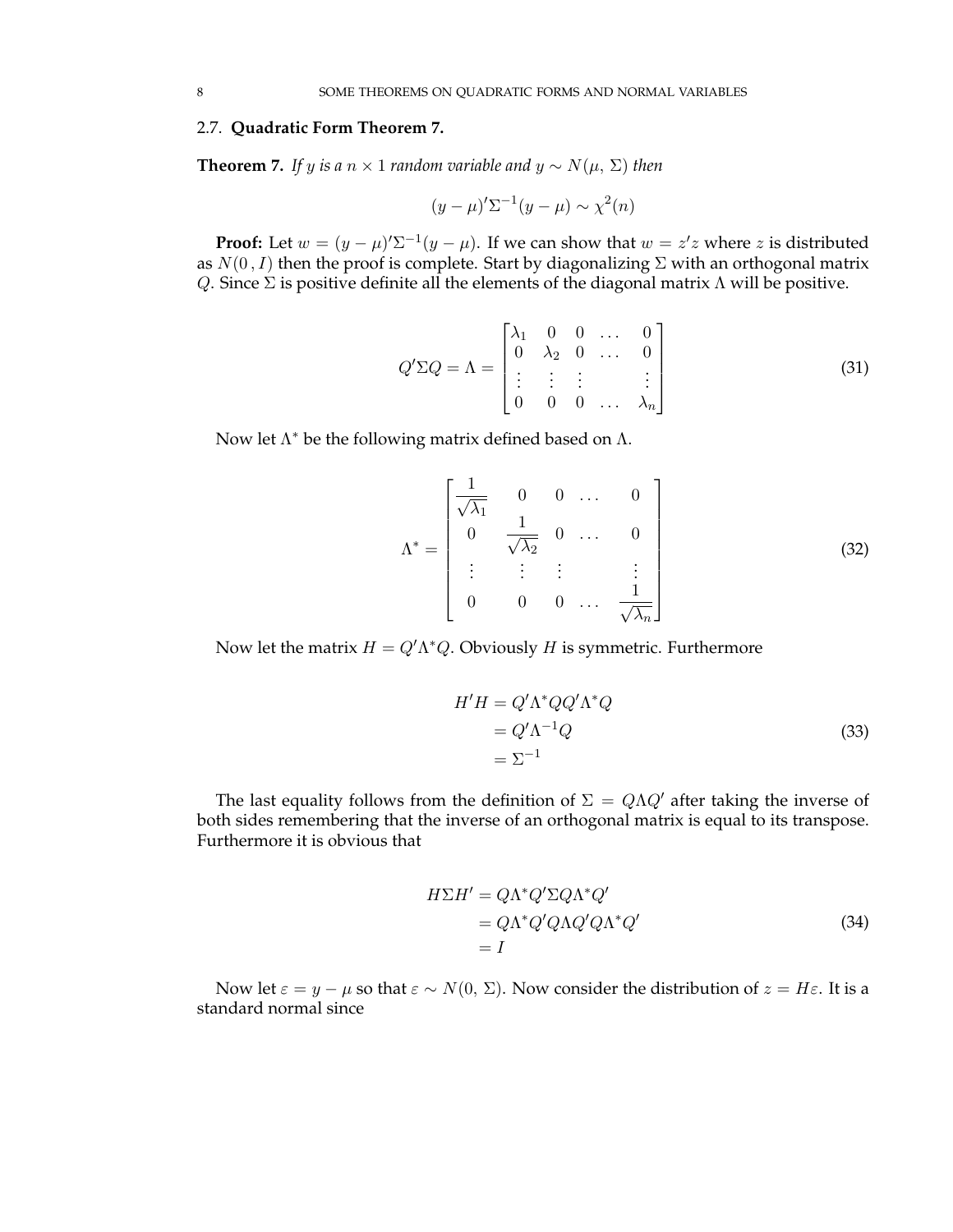$$
E(z) = HE(\varepsilon) = 0
$$
  
\n
$$
var(z) = H var(\varepsilon)H'
$$
  
\n
$$
= H\Sigma H'
$$
  
\n
$$
= I
$$
\n(35)

Now write  $w$  as  $w = \varepsilon \Sigma^{-1} \varepsilon$  and see that it is equal to  $z'z$  as follows

$$
w = \varepsilon' \Sigma^{-1} \varepsilon
$$
  
=  $\varepsilon' H' H \varepsilon$   
=  $(H\varepsilon)' (H\varepsilon)$   
=  $z'z$  (36)

2.8. **Quadratic Form Theorem 8.** Let  $y \sim N(0, I)$ . Let M be a non-random idempotent matrix of dimension  $n \times n$  (rank  $(M) = r \leq n$ ). Let A be a non-random matrix such that  $AM = 0$ . Let  $t_1 = My$  and let  $t_2 = Ay$ . Then  $t_1$  and  $t_2$  are independent random vectors.

**Proof:** Since M is symmetric and idempotent it can be diagonalized using an orthonormal matrix Q as before.

$$
Q'MQ = \Lambda = \begin{bmatrix} I_{r \times r} & 0_{r \times (n-r)} \\ 0_{(n-r) \times r} & 0_{(n-r) \times (n-r)} \end{bmatrix}
$$
(37)

Further note that since Q is orthogonal that  $M = Q\Lambda Q'$ . Now partition Q as  $Q = (Q_1, Q_2)$  where  $Q_1$  is  $n \times r$ . Now use the fact that Q is orthonormal to obtain the following identities

$$
QQ' = (Q_1 Q_2) \begin{pmatrix} Q'_1 \\ Q'_2 \end{pmatrix}
$$
  
=  $Q_1 Q'_1 + Q_2 Q'_2 = I_n$   

$$
Q'Q = \begin{pmatrix} Q'_1 \\ Q'_2 \end{pmatrix} (Q_1 Q_2) = \begin{bmatrix} Q'_1 Q_1 & Q'_1 Q_2 \\ Q'_2 Q_1 & Q'_2 Q_2 \end{bmatrix}
$$
  
=  $\begin{pmatrix} I_r & 0 \\ 0 & I_{n-r} \end{pmatrix}$ 

Now multiply  $\Lambda$  by  $Q$  to obtain

<span id="page-8-0"></span>
$$
Q\Lambda = (Q_1 Q_2) \begin{pmatrix} I & 0 \\ 0 & 0 \end{pmatrix}
$$
  
=  $(Q_1 0)$  (39)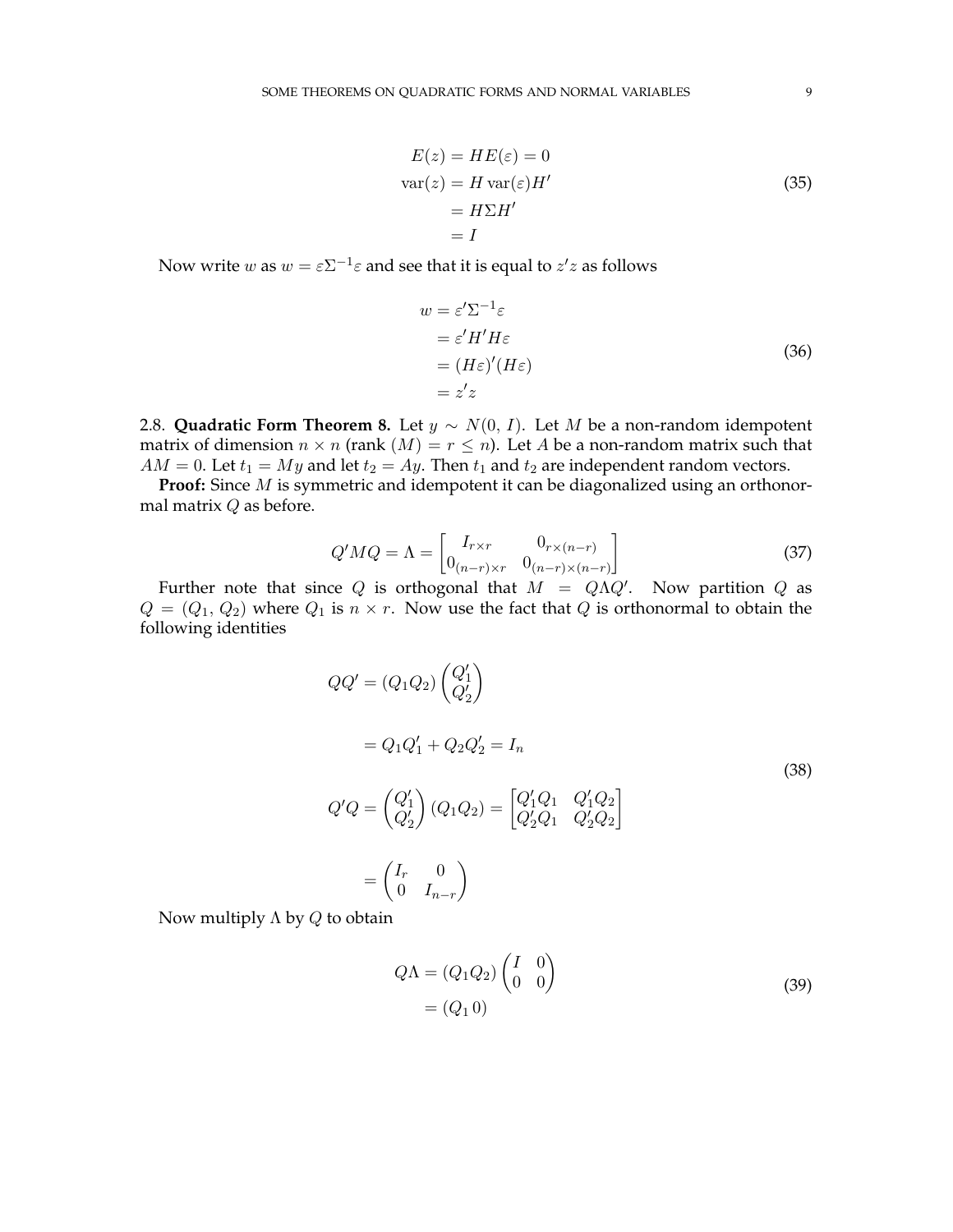<span id="page-9-0"></span>Now compute  $M$  as

$$
M = Q\Lambda Q' = (Q_1 Q_2) \begin{pmatrix} Q'_1 \\ Q'_2 \end{pmatrix}
$$
  
=  $Q_1 Q'_1$  (40)

Now let  $z_1 = Q'_1y$  and let  $z_2 = Q'_2y$ . Note that

$$
z=(z_1^\prime\,,z_2^\prime)=C^\prime y
$$

is a standard normal since  $E(x) = 0$  and  $var(z) = CC' = I$ . Furthermore  $z_1$  and  $z_2$  are independent. Now consider  $t_1 = My$ . Rewrite this using [\(40\)](#page-9-0) as

$$
Q_1 Q_1^\prime y = Q_1 z_1
$$

Thus  $t_1$  depends only on  $z_1$ . Now let the matrix

$$
N = I - M = Q_2 Q_2'
$$

from [\(38\)](#page-8-0) and [\(40\)](#page-9-0). Now notice that

$$
AN = A(I - M) = A - AM = A
$$

since  $AM = 0$ . Now consider  $t_2 = Ay$ . Replace A with AN to obtain

$$
t_2 = Ay = ANy
$$
  
=  $A(Q_2 Q'_2)y$   
=  $AQ_2(Q'_2y)$   
=  $AQ_2z_2$  (41)

Now  $t_1$  depends only on  $z_1$  and  $t_2$  depends only on  $z_2$  and since the  $z_3$  are independent the ts are also independent.